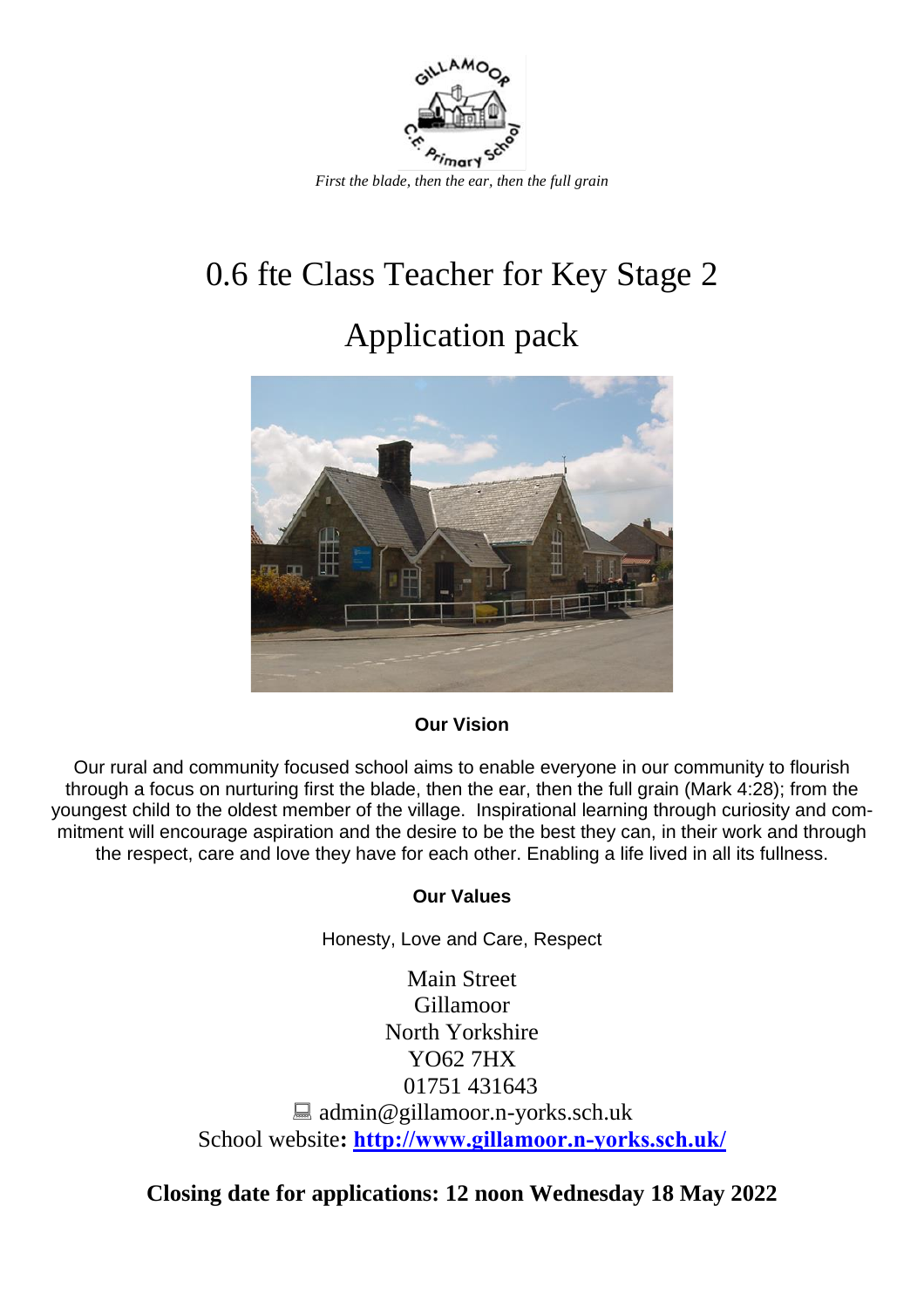

## **Welcome to Gillamoor CE (VC) Primary School**

Dear Applicant,

Thank you for your interest in the post of 0.6fte Class Teacher for Key Stage 2 commencing September 2022.

This application pack contains the following:

- Application form (separate document)
- Job description
- Person specification

#### **We are looking for an enthusiastic teacher, who has experience of teaching Key Stage 2, to be a valued member of the school team.**

#### **We are looking for someone who:**

- Is an excellent practitioner with experience of teaching at Key Stage 2
- Is warm, friendly and approachable.
- Engages children through high quality and creative teaching.
- Is prepared to contribute to the life of the whole school.
- Is highly motivated and able to motivate others with high expectations
- Has energy, determination and a sense of humour.

#### **We can offer**:

- Enthusiastic, happy, well-motivated children with supportive parents.
- A welcoming, caring, committed and professional staff team.
- A clear vision and values underpinned by Christian ethos
- A pleasant working environment.
- Opportunities and support for your own continued professional development.
- A committed and supportive governing body.

The closing date for application is Wednesday 18 May at 12 noon. Emails will be sent to acknowledge receipt.

If you have any further questions, or would like to visit the school, please contact Mrs Hugill, School Business Manager on 01751 431643 or by email at [admin@gillamoor.n-yorks.sch.uk.](mailto:admin@gillamoor.n-yorks.sch.uk)

We are very proud of our school and I would be pleased to show you round.

Yours sincerely

Andrea Hayes Headteacher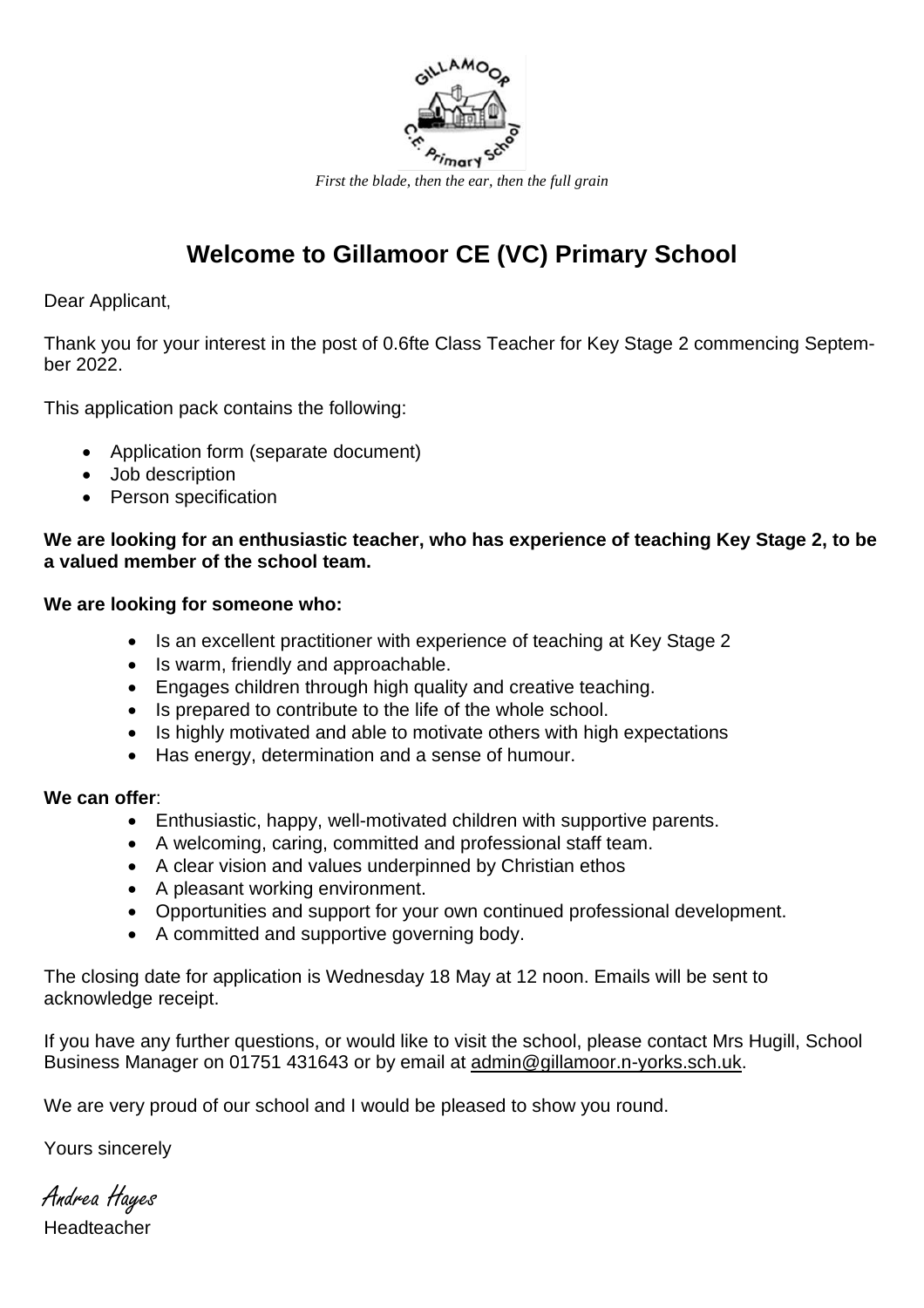

*First the blade, then the ear, then the full grain*

## **Our School**

- Gillamoor CE (VC) Primary School is situated in the village of Gillamoor. An attractive village, nestled on the edge of the North York Moors, a predominantly farming community. Our school is based close to the historic market towns of Helmsley and Kirkbymoorside and is easily accessible by road, being only 5 minutes' drive from the A170.
- We were inspected by Ofsted in July 2019 and judged to be a Good school.
- The children are organised into three classes; Foundation/Key Stage 1, Lower Key Stage 2 (Y3/4) and Upper Key Stage 2 (Y5/6).
- There are currently 50 children on role, a number which has been rising over the past few years.
- The school is a Nurture School with a very caring, supportive, family ethos and is an important part of the local community.
- The school has use of the community playing field, including a Multi User Games Area and uses the pool and sport facilities at The St Alban Sport Centre.

## **Application process**

#### **Please email completed application to [admin@gillamoor.n-yorks.sch.uk](mailto:admin@gillamoor.n-yorks.sch.uk)**

**Or post to;** Mrs A Hayes Gillamoor CE Primary School Main Street Gillamoor North Yorkshire YO62 7HX Telephone 01751 431643

## **Closing date noon Wednesday 18 May 2022**

## **Interviews will take place on Monday 23 May 2022**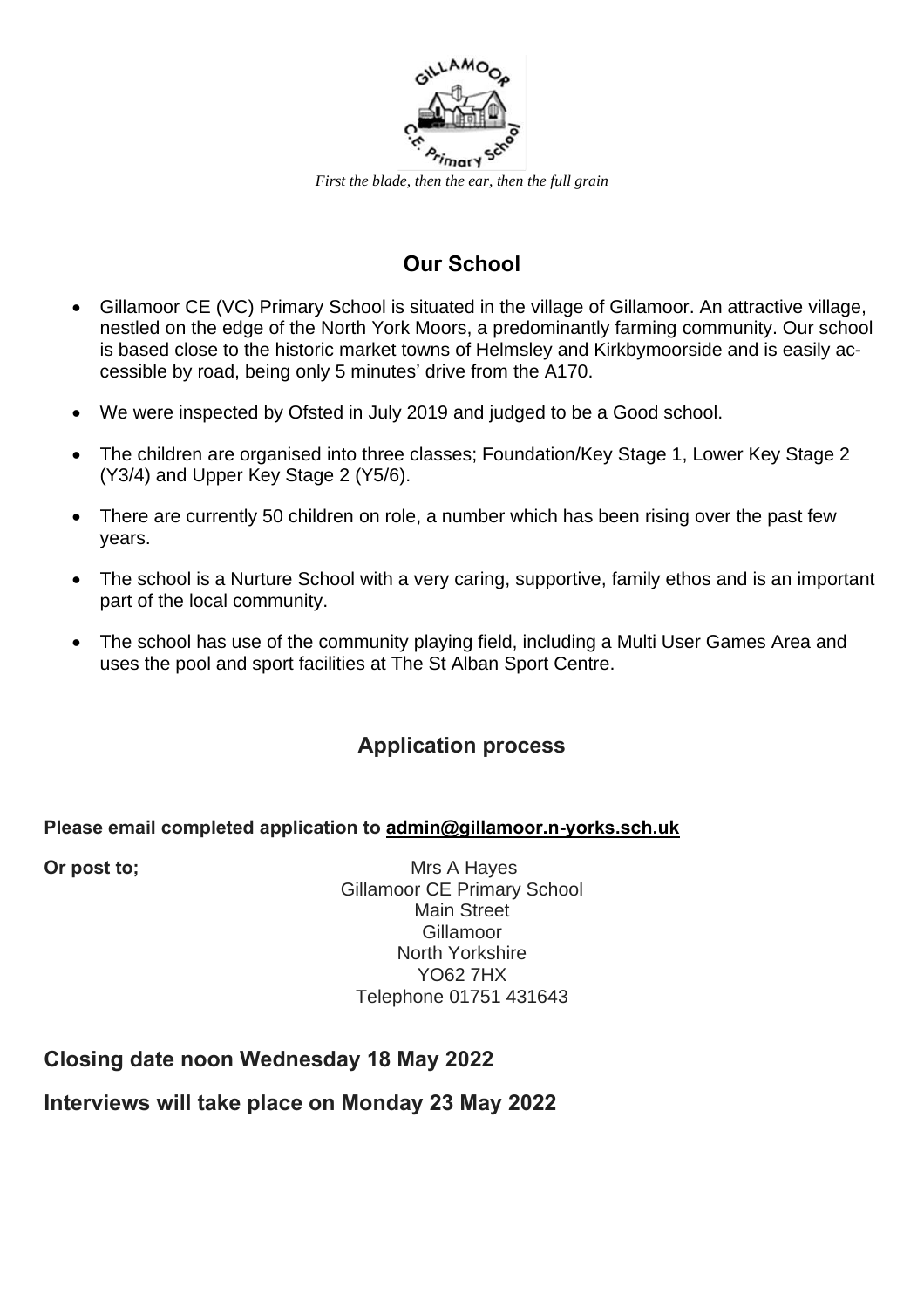

*First the blade, then the ear, then the full grain*

## **Job Description KS2 Class Teacher**

**Job Title**: Class Teacher. Part time 0.6 (3 days per week). Fixed term starting September 2022 until Summer 2023 (with potential for extension).

**Grade:** Main Pay Scale 2 - 4

**Responsible to:** Headteacher

- **Responsible for**: Deployment of support staff allocated. Subject leadership (subject to be dependent upon experience and discussed at interview).
- **Job Purpose:** Promote effective learning, appropriate achievement and educational, social and personal progress of pupils in KS2, consistent with the aims of the school and the needs of each individual as in The Teacher Standards.

#### **Key Responsibilities:**

- 1. Develop and maintain an up-to-date knowledge and understanding of the areas of teaching and pupil support for which you are responsible.
- 2. Plan work to meet the learning needs of all pupils in a consistent and effective way.
- 3. Use appropriate teaching and classroom management strategies to motivate pupils and enable each to progress to their full potential.
- 4. Monitor and evaluate the progress of pupils for whom you are responsible to set expectations and give constructive feedback.
- 5. Maintain appropriate records to demonstrate progress made by pupils.
- 6. Subject leadership subject to be dependent on experience/knowledge.
- 7. Participate fully in professional development activities to develop practice further, sharing the learning from these as appropriate.
- 8. Make an active contribution to the policies and aspirations of the school.
- 9. Work with other staff in the school on whole school projects for the benefit of all the pupils.
- 10. To fulfill all of the requirements and duties set out in the current Pay and Conditions/Teachers' Standards Documents relating to the conditions of employment of teachers.

 11. To fulfill all of the responsibilities and duties required by the School's policies on teaching and learning.

 12. To achieve any performance criteria or targets arising from the School's Performance Management arrangements.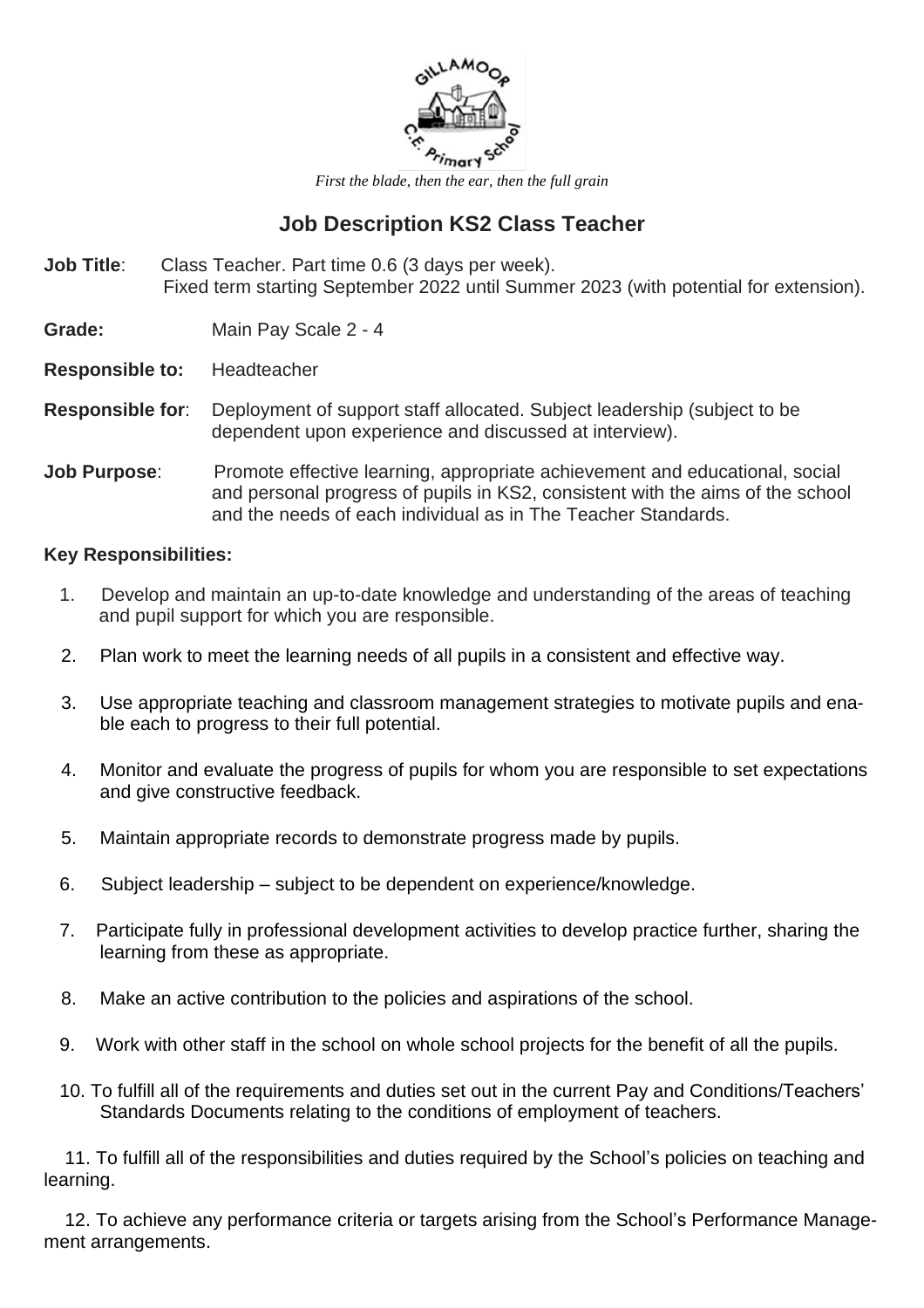

*First the blade, then the ear, then the full grain*

## **Person Specification**

#### **Key Duties and Responsibilities:**

#### **Knowledge and understanding:**

- Have a detailed knowledge of the relevant aspects of the National Curriculum and other statutory requirements.
- Understand progression in Key Stage 2.
- Have an awareness of specific learning difficulties that can have in impact on pupils' learning

#### **Planning and setting expectations:**

- Identify clear teaching objectives, content, lesson structures and sequences appropriate to the Key Stage and the children being taught.
- Set appropriate and challenging expectations for children's learning and motivation. Set clear targets for children's learning, building on prior attainment.
- Identify children who have special educational needs, and make use of advice/resources in order to give positive and targeted support. Implement and keep records on Individual Provision Maps and Individual Inclusion Passports.

## **Teaching and managing learning:**

- Ensure effective teaching of whole classes, groups and individuals so that teaching objectives are met, momentum and challenge are maintained, and best use is made of teaching time.
- Use teaching methods which keep children engaged, including stimulating children's intellectual curiosity, effective questioning and response, clear presentation and good use of resources.
- Have an awareness of different learning styles, Metacognitive Strategies and Growth Mindset.
- Be competent in the use of ICT to promote effective learning.
- Uphold the family ethos and set high expectations for behaviour, establishing and maintaining a good standard of discipline through well-focused teaching and through positive and productive relationships.

#### **Assessment and evaluation:**

• Assess how well learning objectives have been achieved and use this assessment to inform future teaching.